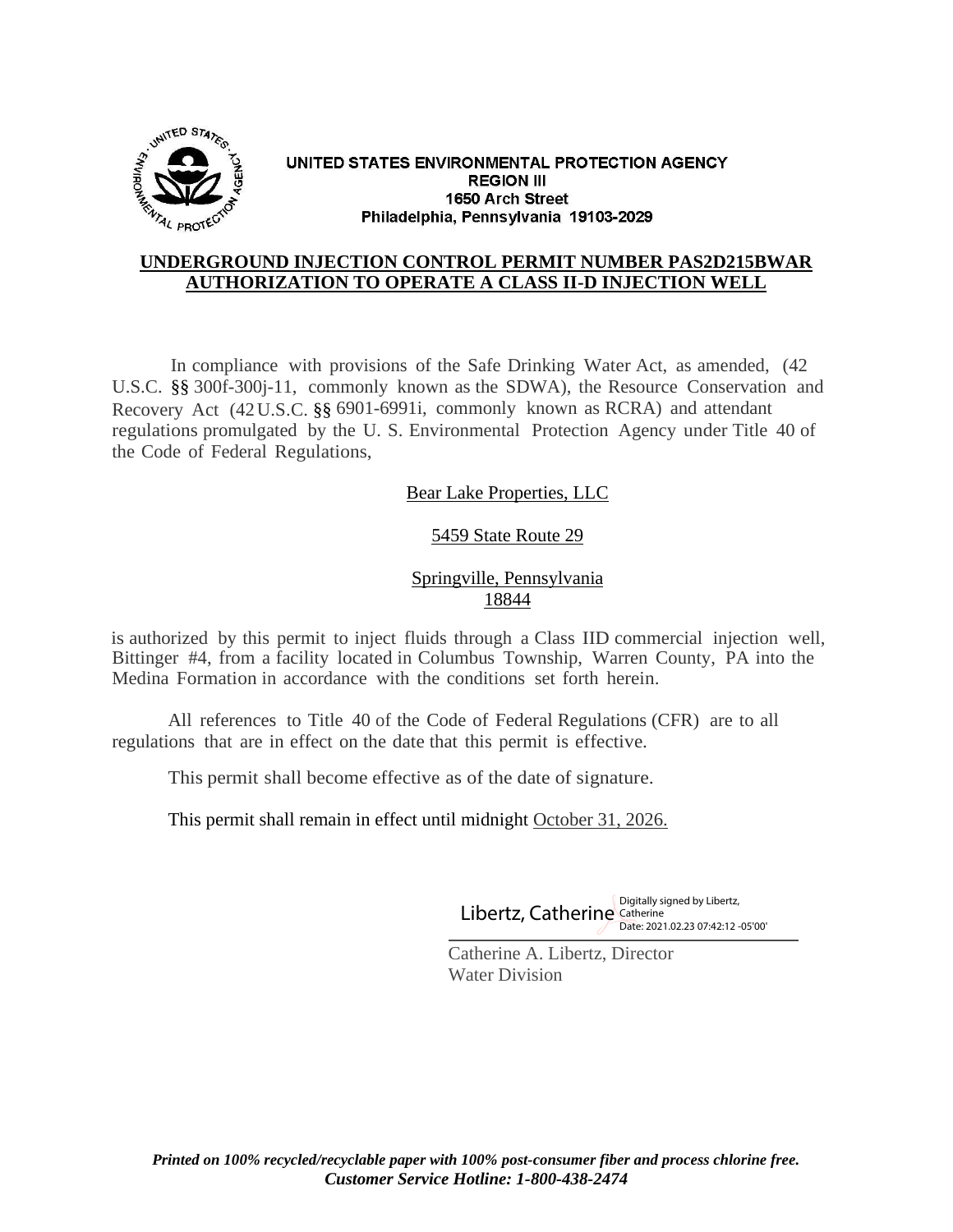PAS2D215BWAR

# PART I

## A. Effect of Permit

Bear Lake Properties, LLC (the "Permittee") is allowed to engage in underground injection in accordance with the conditions of this permit.The underground injection activity, otherwise authorized by this permit, shall not allow the movement of fluid containing any contaminant into underground sources of drinking water (USDW), if the presence of that contaminant may cause a violation of any primary drinking water regulation under 40 CFR Part 141 or may otherwise adversely affect the health of persons. Any underground injection activity not authorized in this permit or otherwise authorized by rule is prohibited. Issuance of this permit does not convey property rights or mineral rights of any sort or any exclusive privilege; nor does it authorize any injury to persons or property, any invasion of other private rights, or any infringement of State or local law or regulations. Compliance with terms of this permit does not constitute a defense to any action brought under Part C and the imminent and substantial endangerment provisions in Part D of the Safe Drinking Water Act (SDWA) or any other common or statutory law for any breach of any other applicable legal duty.

B. Permit Actions

This permit can be modified, revoked and reissued or terminated for cause as specified in 40 CFR §§ 144.12, 144.39 and 144.40. Also, the permit is subject to minor modifications as specified in 40 CFR § 144.41. The filing of a request for a permit modification, revocation and reissuance, or termination, or the notification of planned changes, or anticipated noncompliance on the part of the permittee shall not stay the applicability or enforceability of any permit condition.

C. Severability

The provisions of this permit are severable, and if any provision of this permit or the permittee's application, dated October, 2010 (Permit Application), to any circumstance is held invalid, the application of such provision to other circumstances, and the remainder of this permit shall not be affected thereby.

- D. General Requirements
	- 1. Duty to Comply. The permittee shall comply with all applicable UIC Program regulations and conditions of this permit, except to the extent and for the duration such noncompliance is authorized by an emergency permit. Any permit noncompliance constitutes a violation of the SDWA and is grounds for enforcement action, permit termination, revocation and reissuance, modification, or for denial of a permit renewal application.
	- 2. Need to Halt or Reduce Activity Not a Defense. It shall not be a defense for a permittee in an enforcement action that it would have been necessary to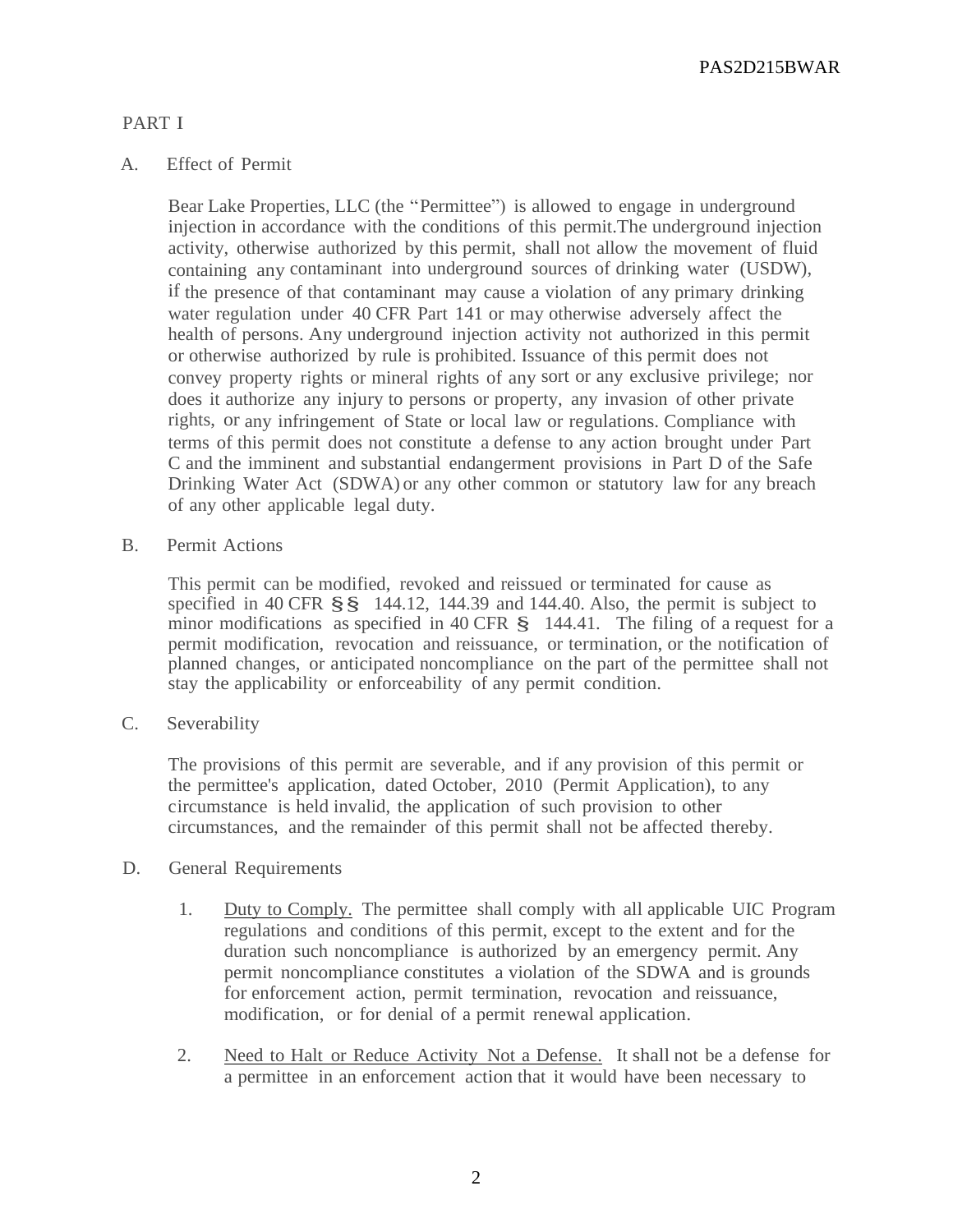halt or reduce the permitted activity in order to maintain compliance with the conditions of this permit.

- 3. Duty to Mitigate. The permittee shall take all reasonable steps to minimize or correct any adverse impact on the environment resulting from noncompliance with this permit.
- 4. Proper Operation and Maintenance. The permittee shall at all times properly operate and maintain all facilities and systems of treatment and control and related appurtenances which are installed or used by the permittee to achieve compliance with the conditions of this permit. Proper operation and maintenance includes effective performance, adequate funding, adequate operator staffing and training, facility security, and adequate laboratory and process controls, including appropriate quality assurance procedures. This provision requires the operation of back-up or auxiliary facility or similar systems only when necessary to achieve compliance with the conditions of this permit.
- 5. Duty to Provide Information. The permittee shall furnish to the Director, within a time specified by the Director, any information which the Director may request to determine whether cause exists for modifying, revoking and reissuing, or terminating this permit, or to determine compliance with this permit. The permittee shall also furnish to the Director, upon request, copies of records required to be kept by this permit. If the permittee becomes aware of any incomplete or incorrect information in the Permit Application or subsequent reports, the permittee shall promptly submit information addressing these deficiencies.
- 6. Inspection and Entry. The permittee shall allow the Director, or an authorized representative, upon the presentation of credentials and other documents as may be required by law to:
	- a. Enter upon the permittee's premises where a regulated facility or activity is located or conducted, or where records must be kept under the conditions of this permit;
	- b. Have access to and copy, at reasonable times, any records that must be kept under the conditions of this permit;
	- c. Inspect at reasonable times any facilities, equipment (including monitoring and control equipment), practices, or operations regulated or required under this permit; and
	- d. Sample or monitor any substances or parameters at any location, at reasonable times, for the purposes of assuring permit compliance or as otherwise authorized by SDWA.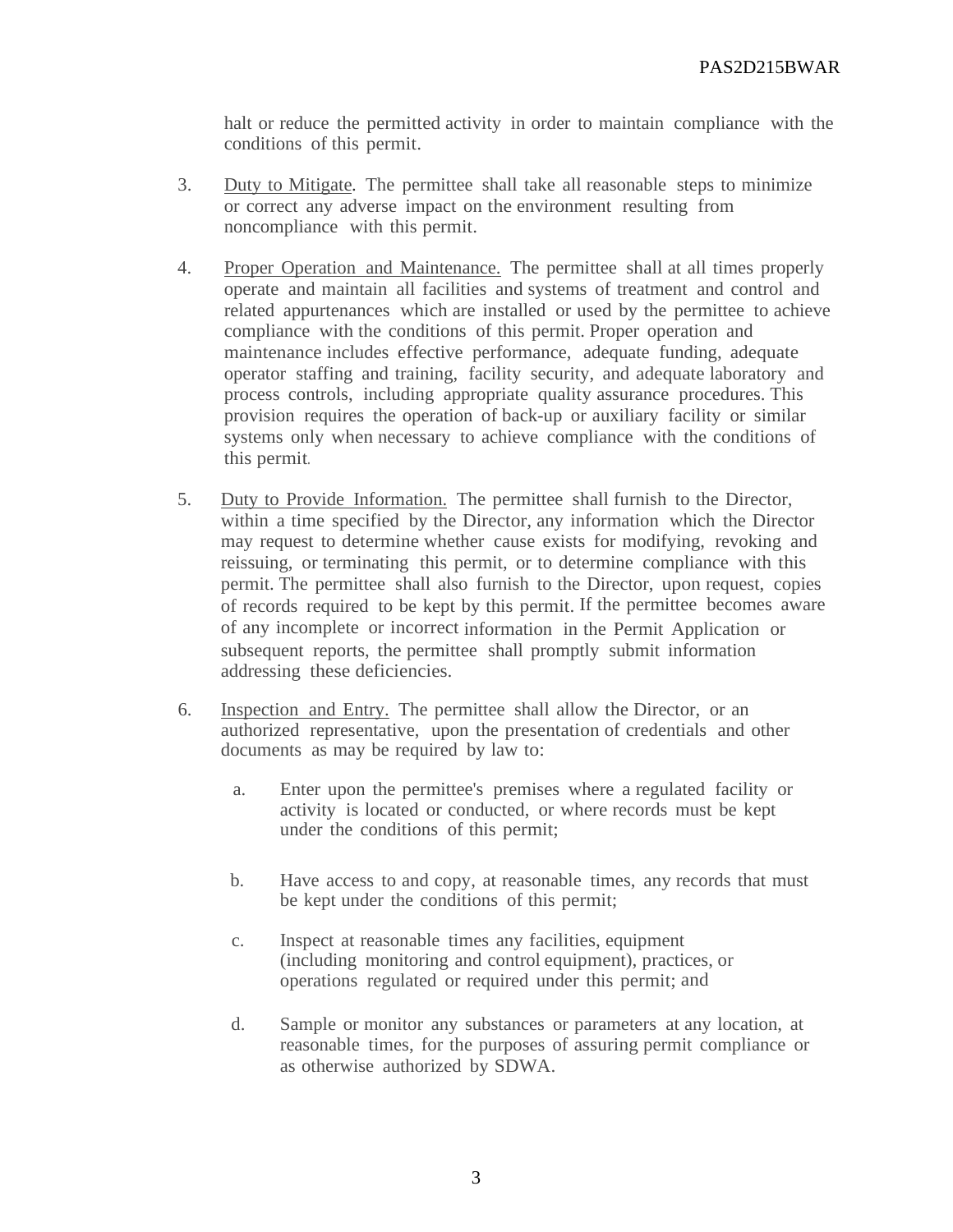- 7. Penalties. Any person who violates a permit requirement is subject to civil penalties, fines and other enforcement actions under the SDWA and may be subject to the same such actions pursuant to RCRA. Any person who willfully violates permit conditions is subject to criminal prosecution.
- 8. Transfer of Permits. This permit is not transferable to any person except after notice is sent on EPA Form 7520-7 (Application to Transfer Permit / Ownership) and approval is given by the Director and the requirements of 40 CFR § 144.38 are satisfied.The Director may require modification or revocation of the permit to change the name of the permittee and incorporate such other requirements as may be necessary under the SDWA.
- 9. Signatory Requirements.
	- a. All reports required by this permit and other information requested by the Director shall be signed as follows:
		- (1) for a corporation, by a responsible corporate officer of at least the level of vice-president;
		- (2) for a partnership or sole proprietorship, by a general partner or the proprietor, respectively; or
		- (3) for a Municipality, State, Federal, or other public agency by either a principal executive or a ranking elected official.
	- b. A duly authorized representative of the official designated in paragraph a. above may also sign only if:
		- (1) the authorization is made in writing by a person described in paragraph a. above;
		- (2) the authorization specifies either an individual or a position having responsibility for the overall operation of the regulated facility or activity, such as the position of plant manager, operator of a well or a well field, superintendent, or a position of equivalent responsibility. A duly authorize representative may thus be either a named individual or any individual occupying a named position; and
		- (3) the written authorization is submitted to the Director.
	- c. If an authorization under paragraph b. of this section is no longer accurate because a different individual or position has responsibility for the overall operation of the facility, a new authorization satisfying the requirements of paragraph b. of this section must be submitted to the Director prior to or together with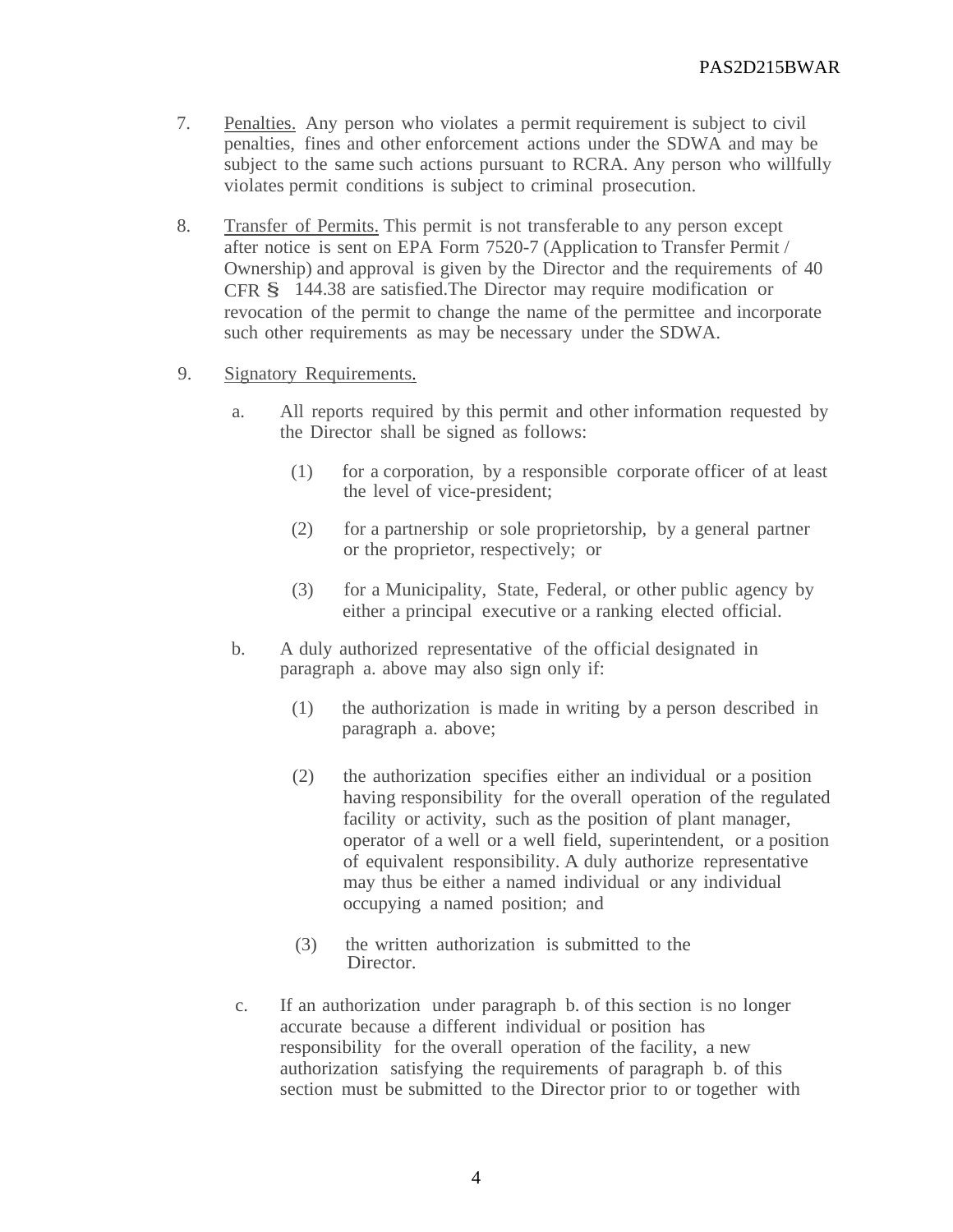any reports, information or applications to be signed by an authorized representative.

d. Any person signing a document under paragraph a. or b. of this section shall make the following certification:

"I certify under penalty of law that this document and all attachments were prepared under my direction or supervision in accordance with a system designed to assure that qualified personnel properly gather and evaluate the information submitted. Based on my inquiry of the person(s) who manage the system, or those persons directly responsible for gathering the information, the information submitted is to the best of my knowledge and belief, true accurate, and complete. I am aware that there are significant penalties for submitting false information, including the possibility of fine and imprisonment for knowing violations."

#### 10. Confidentiality of Information.

- a. In accordance with 40 CFR Parts 2 (Public Information) and§144.5, any information submitted to the Director pursuant to these permits may be claimed as confidential by the submitter. Any such claim must be asserted at the time of submission by stamping the words "confidential business information" on each page containing such information. If no claim is made at the time of submission, EPA may make the information available to the public without further notice. If a claim is asserted, the information will be treated in accordance with the procedures in 46 CFR Part 2.
- b. Claims of confidentiality for the following information will be denied:
	- (1) The name and address of any permit applicant or permittee.
	- (2) Information which deals with the existence, absence, or level of contaminants in drinking water.
- 11. Reapplication. If the permittee wishes to continue an activity regulated by this permit after the expiration date of this permit, the permittee must submit a complete application for a new permit at least 100 days before this permit expires.
- 12. State Laws. Nothing in this permit shall be construed to preclude the institution of any legal action or relieve the permittee from any responsibilities, liabilities, or penalties established pursuant to any applicable State law or regulation.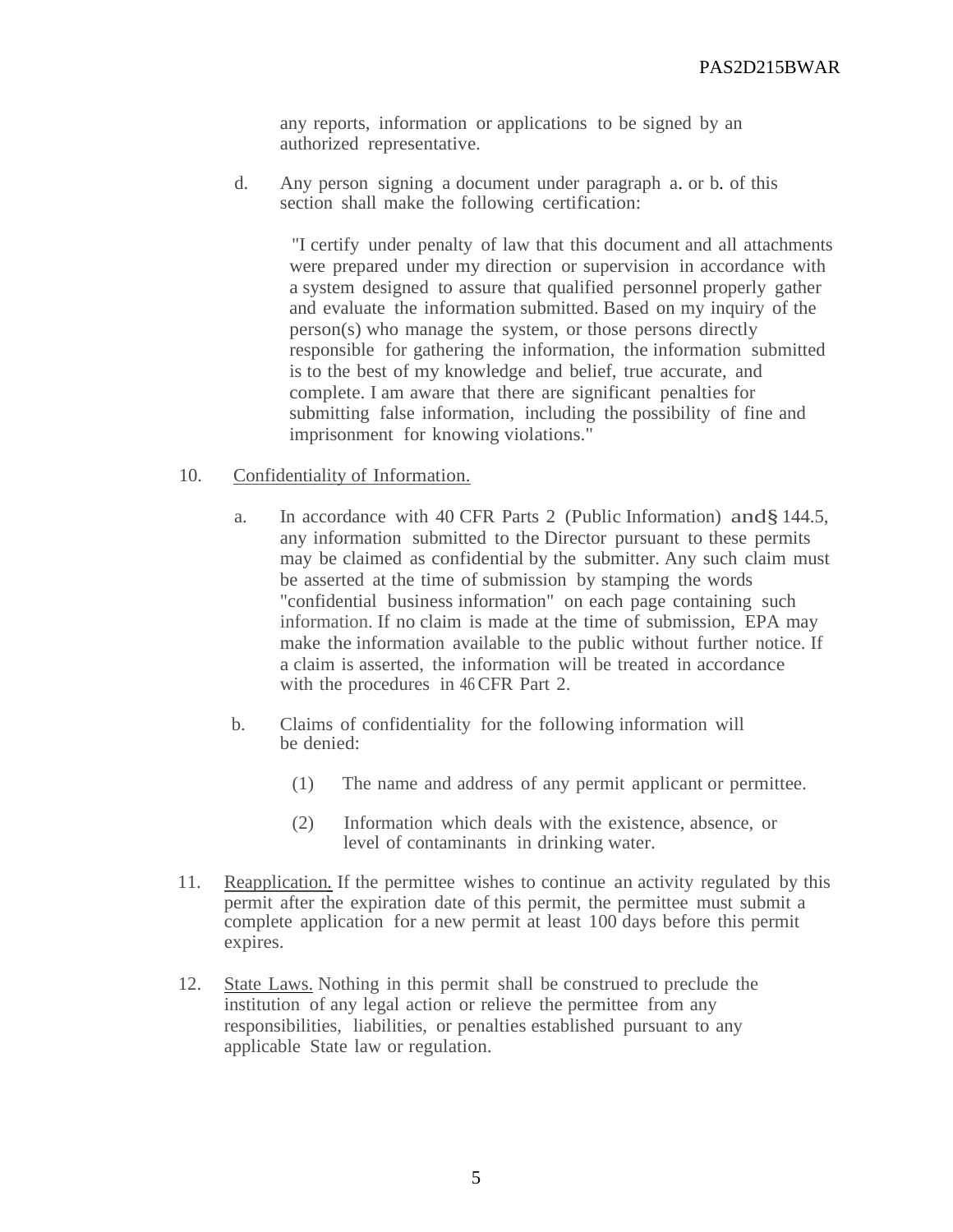# PART II

## A. General

Copies of all reports and notifications required by this permit shall be signed and certified in accordance with the requirements of Section D(9) of Part I of this permit and shall be submitted to the Director in hard copy, by mail, and in portable document format *(i.e.,* as a ".pdf" file), via e-mail, at the following mailing and/or email addresses:

> Source Water & UIC Section (3WD22) Drinking Water & Source Water Protection Branch U. S. Environmental Protection Agency Region III 1650 Arch Street Philadelphia, Pennsylvania19103 rowsey.kevin@epa.gov

## B. Record Retention

- l. The permittee shall retain records of all monitoring and other information required by this permit, including the following (if applicable), for a period of at least five years from the date of the sample, measurement, report or application, unless such records are required to be retained for a longer period of time under paragraphs B.2 and B.3, below. This period may be extended by request of the Director at any time.
	- a. All data required to complete the Permit Application form for this permit and any supplemental information submitted under <sup>40</sup> CFR §144.31.
	- b. Calibrations and maintenance records and all original strip chart recordings for continuous monitoring instrumentation.
	- c. Copies of all reports required by this permit.
- 2. The permittee shall retain records concerning the nature and composition of all injected fluids, as listed in Part II, paragraphs C.3.through C.S. of this permit, until three years after the completion of any plugging and abandonment procedures.
- 3. The permittee shall continue to retain the records after the above specified retention periods unless he or she delivers the records to the Director or obtains written approval from the Director to discard the records.
- 4. Records of monitoring information shall include:
	- a. The date, exact place, and the time of sampling or measurements;
	- b. The individua1(s) who performed the sampling or measurements.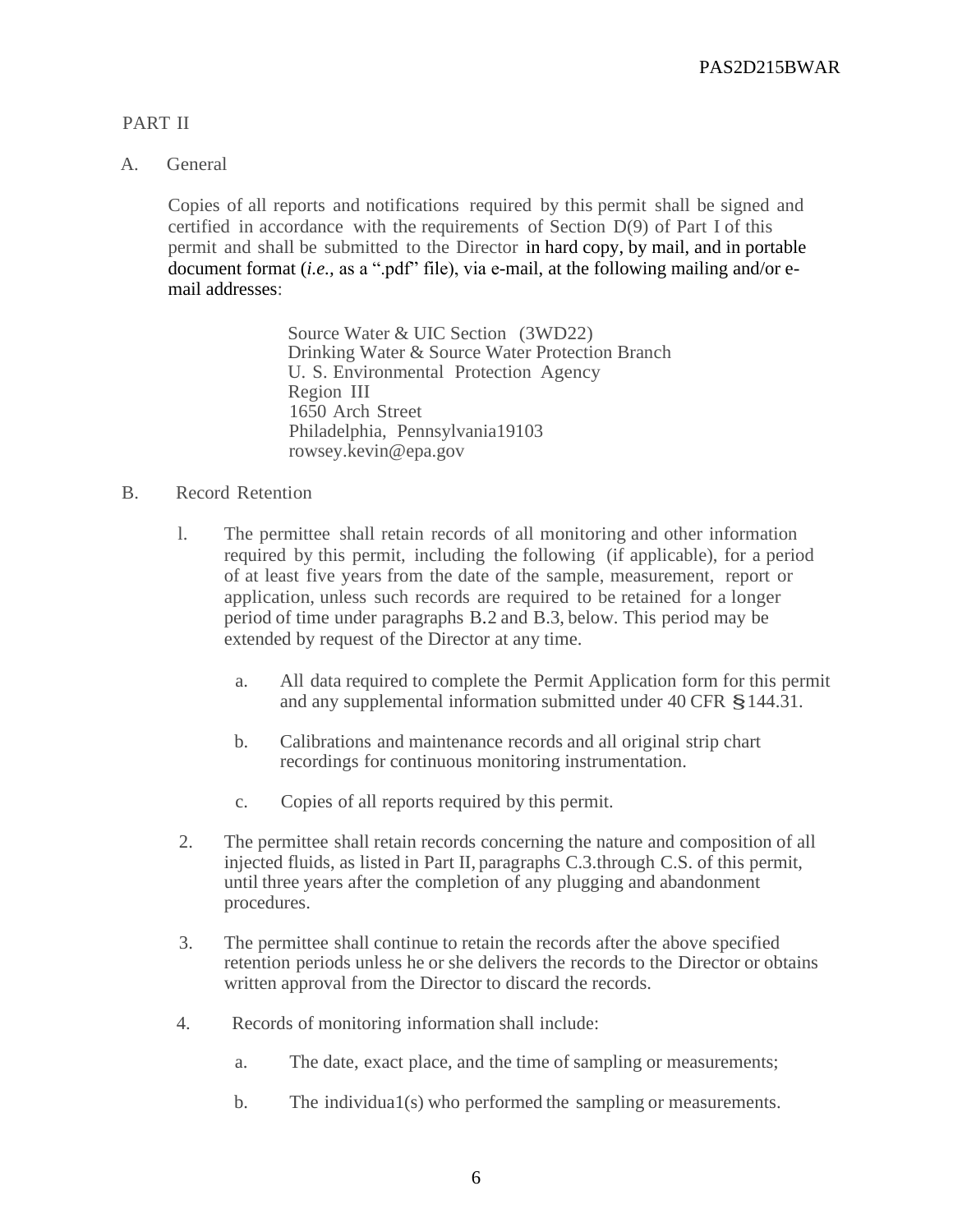- c. A precise description of both sampling methodology and the handling ( custody)of samples;
- d. The date(s) analyses were performed;
- e. The individual(s) who performed the analyses;
- f. The analytical techniques or methods used; and
- g. The results of such analyses.
- 5. Monitoring the nature of injected fluids shall comply with applicable analytical methods cited in Part II, paragraph C.1., below.
- 6. All environmental measurements required by the permit, including, but not limited to; measurements of pressure, temperature, mechanical integrity (as applicable) and chemical analyses shall be done in accordance with EPA guidance on quality assurance.
- C. Monitoring Requirements
	- 1. Samples and measurements taken for the purpose of monitoring shall be representative of the monitored activity. The method used to obtain a representative sample of the fluid to be analyzed and the procedure for analysis of the sample shall be in accordance with test procedures approved under <sup>40</sup> CFR § 136.3 and EPA's SW-846 Compendium, unless otherwise approved by the Director. The permittee shall identify the types of tests and methods used to generate the monitoring data.
	- 2. Injection pressure, annular pressure, flow rate and cumulative volume shall be observed and recorded continuously beginning on the date on which the well commences operation and concluding when the well is plugged and abandoned.The permittee shall monitor and record semiannually the fluid level of the depleted natural gas production wells located within the Bear Lake injection facility property as referenced in the Permit Application.
	- 3. The Permittee shall also monitor and record semi-annually the fluid level of the following depleted gas production wells identified in the Application:
		- a. R. Trisket #1, located approximately 1,800 ft. west of the Injection Well;
		- b. R. Trisket #2, located approximately 2,100 ft. to the southwest of the Injection Well;
		- c. T. Reed #4, located approximately 3,500 ft. to the southeast of the Injection Well;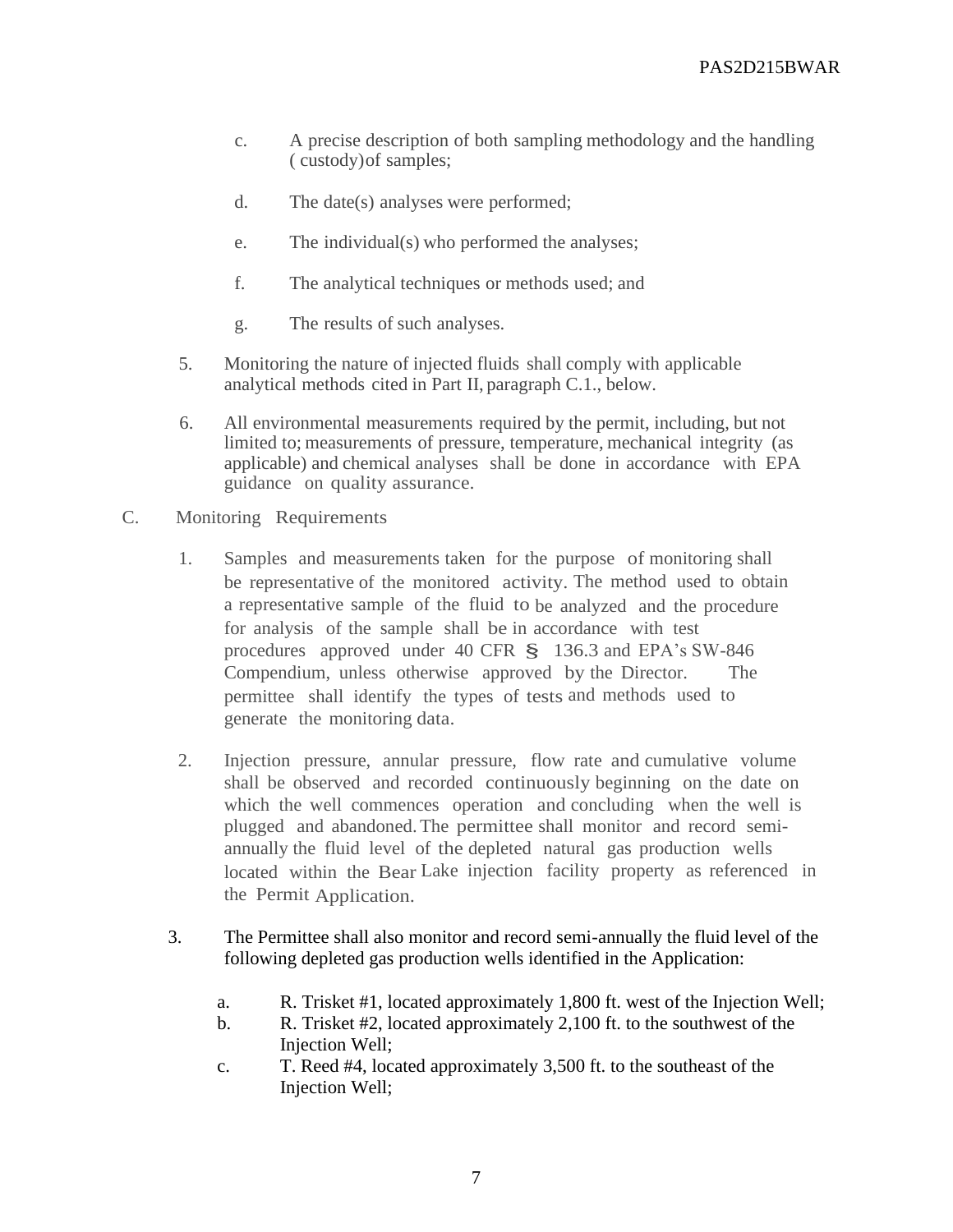- d. D. Wright #1, located approximately 5,400 ft. to the southeast of the Injection Well; and
- e. R. Craker #1, located approximately 5,300 ft. east of the Injection Well.

In the event that in the future the T. Reed #4 is converted from a monitoring well to a UIC-Permitted well, upon issuance of the UIC permit for T. Reed #4, the Permittee will used both the W.W. Hammond #1 and the T. Reed #2 wells as replacement monitoring wells for the T. Reed #4.

If fluid levels in any of the monitoring wells listed above is observed to rise within 100 feet of the base of the USDW, the Permittee shall stop disposal operations immediately, and shall notify the EPA orally to the Senior Permit Specialist for the Source Water & UIC Section (currently, Kevin Rowsey, 215-814-5463) or to the Senior Field Inspector for the Source Water & UIC Section (currently, David Rectenwald, 814-827-1952) within 24 hours of the observation and shall send written notification to EPA within 5 days of the observation. EPA will evaluate the operating conditions in order to instruct the Permittee on how to control the fluid level.

If the fluid level in a monitoring wells is observed to rise within 100 feet of the top of cement of the long-string casing, that is, it rises to the depth listed in the table below, the permittee shall stop injection operations immediately, and shall notify the EPA orally to the Senior Permit Specialist for the Source Water & UIC Section (currently, Kevin Rowsey, 215-814-5463) or to the Senior Field Inspector for the Source Water & UIC Section (currently, David Rectenwald, 814-827-1952) within 24 hours of the observation and shall send written notification to EPA within 5 days of the observation. The permittee shall demonstrate mechanical integrity of the monitoring well where fluid reached the trigger depth prior to resuming injection. The MIT test will be required on that monitoring well every two years thereafter.

|                        | <b>Depth</b><br>οf        |                                                  |                                 |
|------------------------|---------------------------|--------------------------------------------------|---------------------------------|
| <b>Monitor</b><br>Well | Well<br>(f <sup>t</sup> ) | <b>Top of Cement</b><br>(Depth - Thickness) (ft) | <b>MIT Trigger</b><br>Depth(ft) |
| Craker 1               | 4584                      | 3418                                             | 3318                            |
| Hammond 1              | 4676                      | 3510                                             | 3410                            |
| Reed 2                 | 4553                      | 3387                                             | 3287                            |
| Reed 4                 | 4566                      | 3530                                             | 3430                            |
| Trisket 1              | 4432                      | 2956                                             | 2856                            |
| Trisket 2              | 4429                      | 3082                                             | 2982                            |
| Wright 1               | 4479                      | 3313                                             | 3213                            |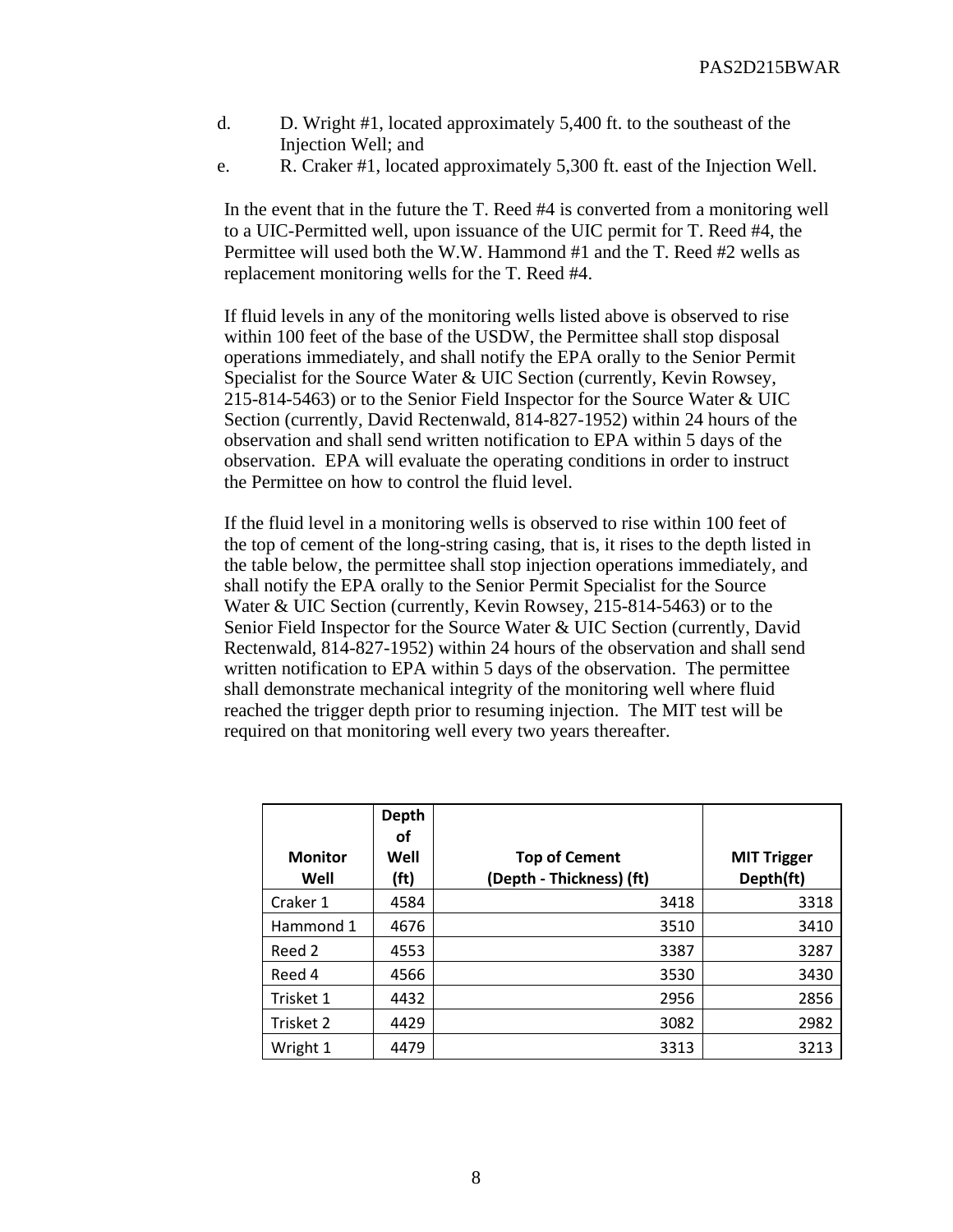4. The permittee shall sample, analyze and record the nature of the injected fluid for the parameters listed below at the initiation of the injection operation and every year thereafter, or whenever the operator observes or anticipates a change in the injection fluid (see condition C.4. below)

| $-pH$                      | -Manganese              |  |
|----------------------------|-------------------------|--|
| -Specific Gravity or Fluid | -Total Dissolved Solids |  |
| -Density                   | -Barium                 |  |
| -Specific Conductance      | -Hydrogen Sulfide       |  |
| -Sodium                    | -Dissolved Oxygen       |  |
| -Iron                      | -Alkalinity             |  |
| -Magnesium                 | -Hardness               |  |
| -Chloride                  | -Total Organic Carbon   |  |

- 5. Samples of injection fluid shall be collected and analyzed from initial loads received from each disposal customer and each type of source (e.g., from different geologic formations, geographic regions, etc.). Minimum analyses of the fluid will include specific gravity, Total Dissolved Solids, pH and Total Organic Carbon (TOC). Any analysis of TOC greater than 250 mg/l shall be reported to the Director within twenty four hours of the results.
- 6. The permittee shall maintain a record of every load of fluid received. The record shall include the hauler's name, the operator's name and the location from where the load was obtained, the volume of the load and whether the load of fluid delivered was a split load. If the load was a split load, each operator's name and location shall be listed and, if possible, the volumes of fluid received from each operator documented.
- 7. <sup>A</sup> demonstration of mechanical integrity in accordance with <sup>40</sup> CFR § 146.8 shall, after the initial demonstration, be made at least once every two years.Subsequent two year demonstrations shall be conducted no more than 30 days prior to the anniversary date of the issuance of this permit. In addition to the above requirement, a mechanical integrity test demonstration shall be conducted whenever protective casing or tubing is removed from the well, the packer is reseated, or a well failure is evident. The permittee may continue operation only if he or she has successfully demonstrated to the Director the mechanical integrity of the permitted well. The permittee shall cease injection operations if a loss of mechanical integrity becomes evident or if mechanical integrity cannot be demonstrated. Any such test shall be conducted in keeping with the notification requirements of Permit Condition D.11. of Part II of this permit.
- D. Reporting and Notification Requirements.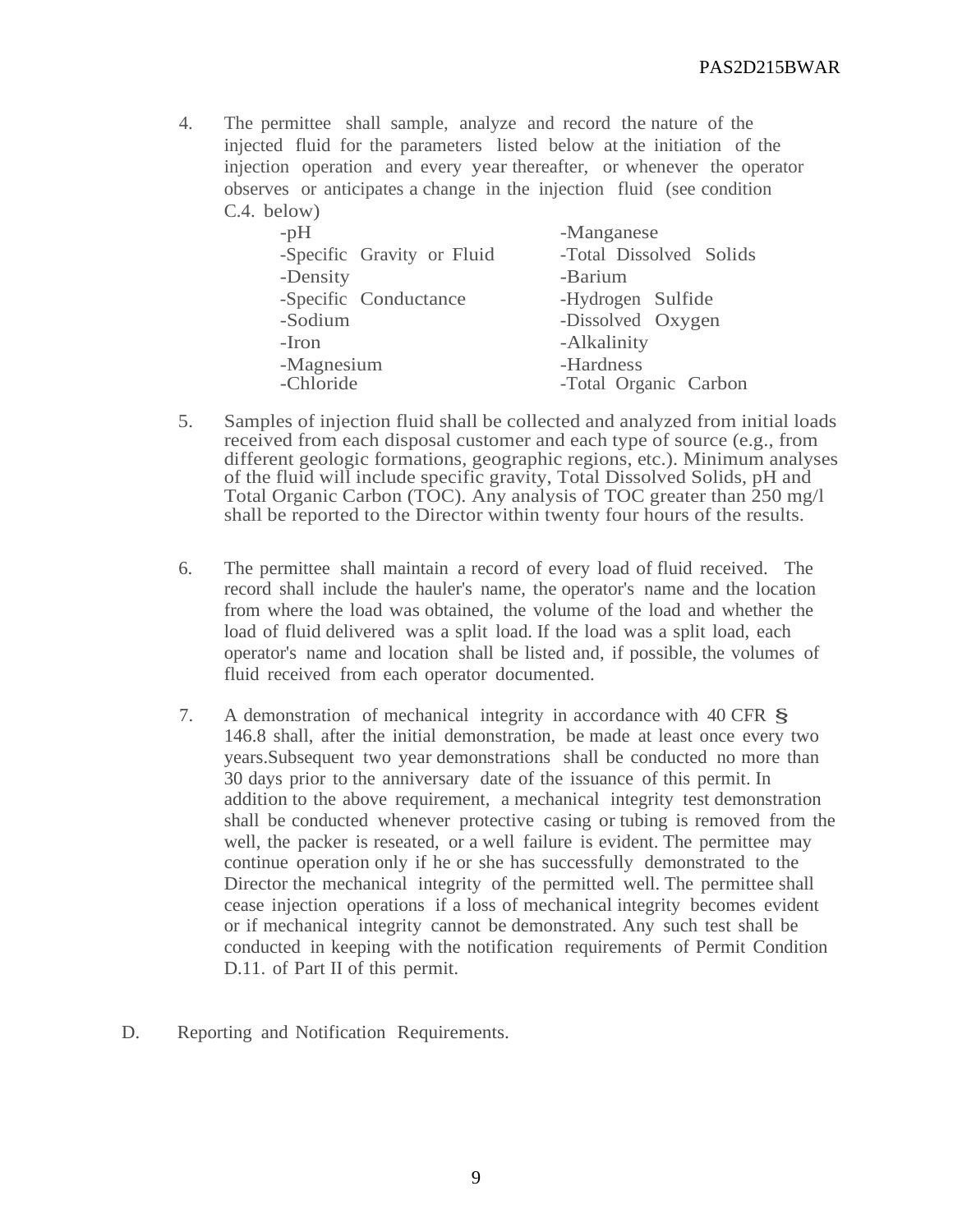- 1. Report on Permit Review. Within 30 days of receipt of this permit, the permittee shall report to the Director that he or she has read and is personally familiar with all terms and conditions of this permit.
- 2. Commencing Injection. The operator of a new injection well may not commence injection until construction is complete, and
	- a. The permittee has demonstrated to EPA that the injection well has mechanical integrity in accordance with <sup>40</sup> CFR §146.8 and the permittee has received written notice from the Director that such demonstration is satisfactory;
	- b. The permittee has submitted notice of completion of construction (EPA Form 7520-18) to the Director; and
	- c. The Director has inspected or otherwise reviewed the new injection well and finds it is in compliance with the conditions of the permit; or
	- d. The permittee has not received notice from the Director of his or her intent to inspect or otherwise review the new injection well within 13 days of the date of the notice in paragraph (a) of this permit condition, in which case, prior inspection or review is waived and the permittee may commence injection.
- 3. Twenty-four Hour Reporting.
	- a. The permittee shall report to the Director any noncompliance which may endanger health or the environment. Such report shall be provided orally to the Senior Permit Specialist for the Source Water & UIC Section (currently, Kevin Rowsey, 215-814-5463) or to the Senior Field Inspector for the Source Water & UIC Section (currently, David Rectenwald, 814-827-1952) within 24 hours from the time the permittee becomes aware of the circumstances. The following shall be included as information which must be reported orally within 24 hours:
		- (1) Any monitoring or other information which indicates that any contaminant may cause an endangerment to an underground source of drinking water.
		- (2) Any noncompliance with a permit condition, or malfunction of the injection system which may cause fluid migration into or between underground sources of drinking water, or failure of mechanical integrity test demonstrations.
	- b. A written submission shall also be provided within five days of the time the permittee becomes aware of the circumstances. The written submission shall contain a description of the noncompliance and its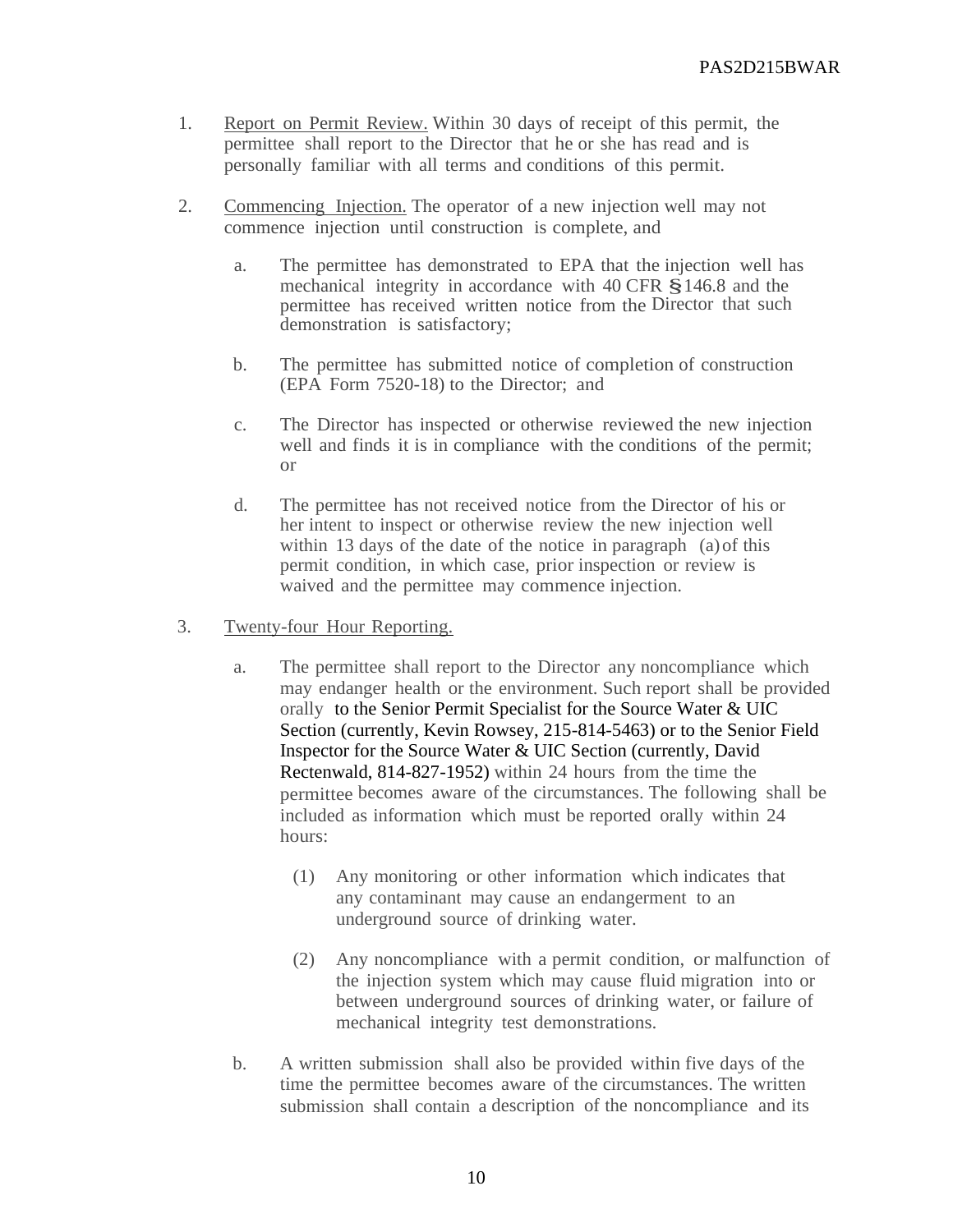cause; the period of noncompliance, including exact dates and times, and if the noncompliance has not been corrected, the anticipated time it is expected to continue; and steps taken or planned to reduce, eliminate, and prevent reoccurrence of the noncompliance.

- 4. Anticipated Noncompliance. The permittee shall give advance notice to the Director of any planned changes in the permitted facility or activity which may result in noncompliance with permit requirements.
- 5. Other Noncompliance. The permittee shall report all other instances of noncompliance in writing within ten  $(10)$  days of the time the permittee becomes aware of the circumstances. The reports shall contain the information listed in Permit Condition D.3., of Part II of this permit.
- 6. Planned Changes. The permittee shall give notice to the Director as soon as possible of any planned physical alterations or additions to the permitted facility.
- 7. Conversion. The permittee shall notify the Director thirty days prior to the conversion of the well to an operating status other than an injection well.
- 8. Annual Report. The permittee shall submit an Annual Report to the Director summarizing the results of the monitoring required by Permit Condition C within Part II of this permit. This report shall include monthly monitoring records of injected fluids, fluid level monitoring results, the results of any mechanical integrity test(s), and any major changes in characteristics or sources of injected fluids. The permittee shall complete and submit with its Annual Report EPA Form 7520-11 (Annual Disposal/Injection Well Monitoring Report). The Annual Report shall be submitted not later than January 31st, summarizing the activity of the calendar year ending the previous December 31st.
- 9. Plugging and Abandonment Reports and Notifications.
	- a. The permittee shall notify the Director 45 days before the plugging and abandonment of the well. The Director may allow a shorter notice period upon written request.
	- b. Revisions to the Plugging and Abandonment Plan must be submitted to the Director no less than 45 days prior to plugging and abandonment on EPA Plugging and Abandonment Form 7520- 14. The Director must approve the revisions prior to the start of plugging operations.
	- c. Within 60 days after plugging the well, the permittee shall submit a report to the Director which shall consist of either: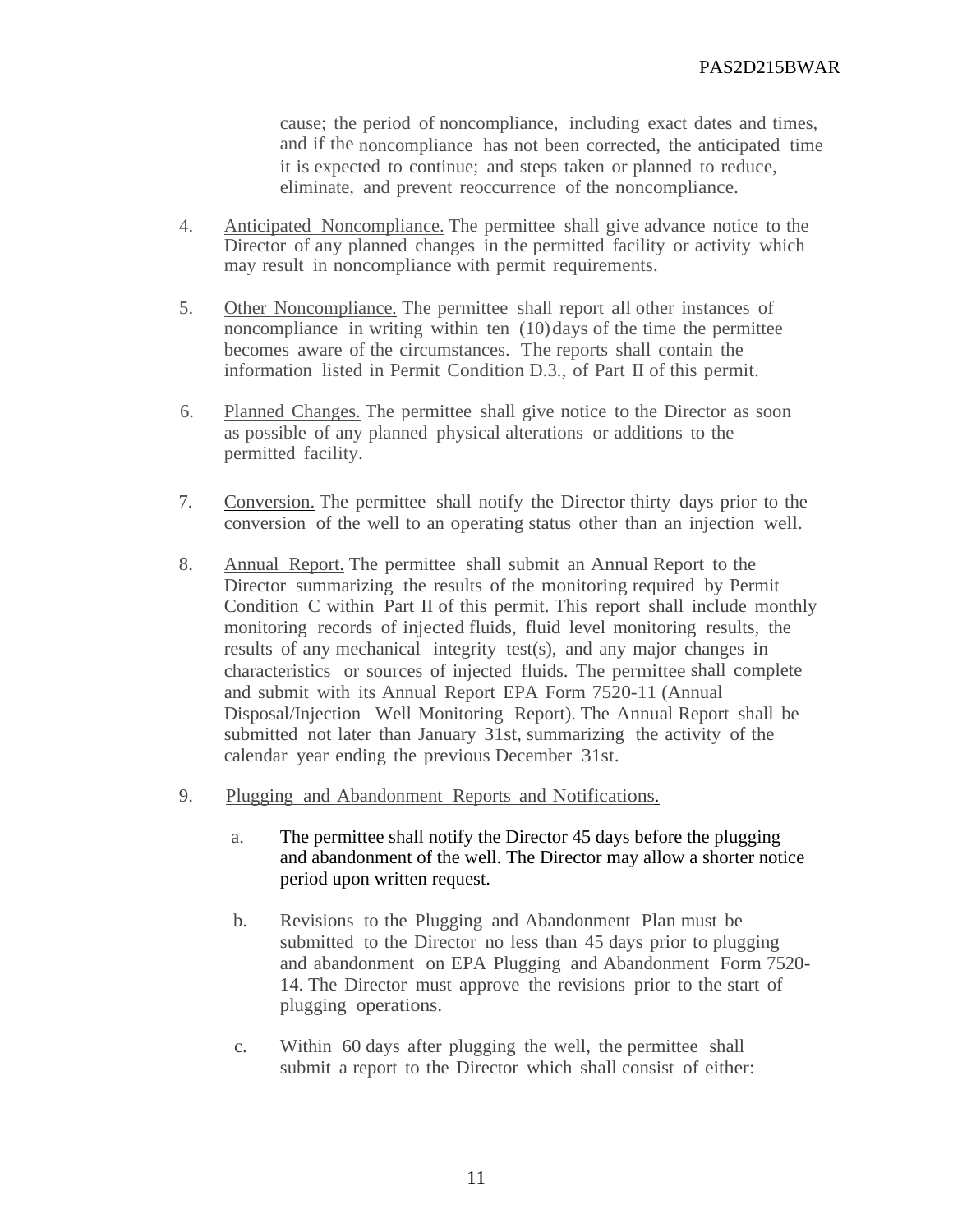- .(1) A statement that the well was plugged in accordance with the plan previously submitted to and approved by the Director: or
- (2) Where actual plugging differed from the plan previously submitted, an updated version of the plan, on the form supplied by the Director, specifying the different procedures used.

The report shall be certified as accurate by the person who performed the plugging operation.

- 10. Compliance Schedules. Reports of compliance or noncompliance with, or any progress reports on, interim and final requirements contained in any compliance schedule of this permit shall be submitted no later than 30 days. following each schedule date.
- 11. Mechanical Integrity Tests. The permittee shall notify the Director of his or her intent to conduct a mechanical integrity test at least 30 days prior to such a demonstration.
- 12. Cessation of Injection Activity. After a cessation of injection for two years the owner or operator shall plug and abandon the well in accordance with the Plugging and Abandonment Plan unless he:
	- a. Provides notice to the Director; and
	- b. Describes actions or procedures, satisfactory to the Director, which the permittee will take to ensure that the well will not endanger USDWs during the period of temporary abandonment. These actions and procedures shall include compliance with the technical requirements applicable to an active injection well unless waived in writing by the Director.
- E. Mechanical Integrity Standards
	- 1. Standards. The permittee shall have and maintain the mechanical integrity of the permitted injection well pursuant to <sup>40</sup> CFR § 146.8.
	- 2. Request from Director. The Director may, by written notice, require the permittee to demonstrate mechanical integrity at any time.

## PART III

- A. Construction Requirements
	- 1. Notwithstanding any other provision of this permit, the injection well shall inject only into formations which are separated from any underground source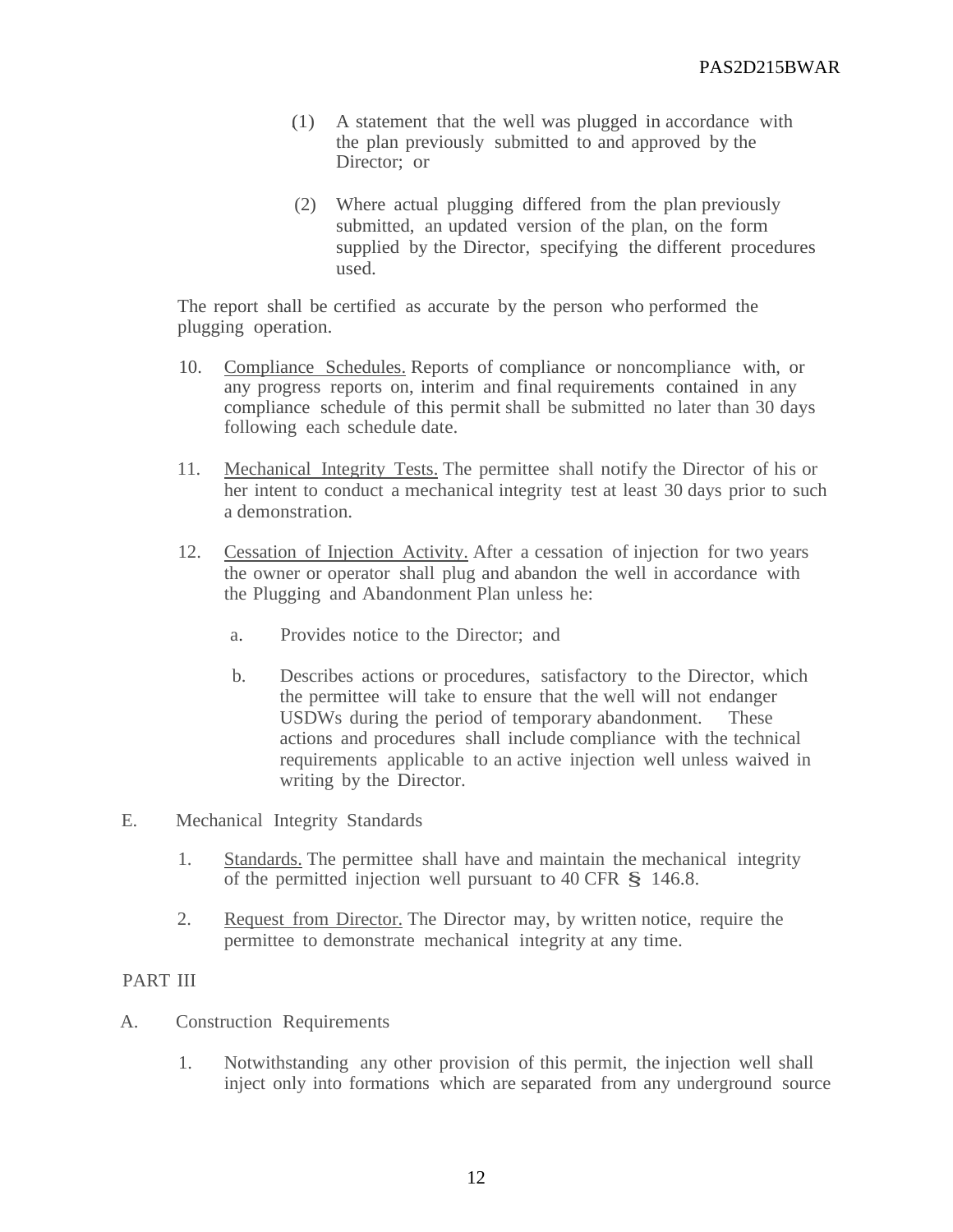of drinking water by a confining zone that is free of known open faults or fractures within the Area of Review.

- 2. Casing and Cementing. The permittee shall case and cement the well to prevent the movement of fluids into or between underground sources of drinking water. The casing and cement used in the construction of the well shall be designed for the life expectancy of the well and, at a minimum, the operation shall be conducted in accordance with the construction details described in the Permit Application. However, in all cases cemented surface casing shall be installed from the surface to a depth at least fifty feet below the lowermost underground source of drinking water and the injection zone shall be isolated by the placement of long string casing to total depth and cemented back at least 100 feet above the injection zone. Injection shall occur through a tubing string and packer installed inside the long string casing.
- 3. Logs and Tests. The logs and tests listed below shall be conducted during the drilling and construction of the well or, in the event that the well is being converted to an injection well, obtain and submit the logs and tests from the well's original construction. A descriptive report interpreting the results (which specifically relate to (1)the lowermost underground source of drinking water and the confining zone adjacent to it and (2) the injection zone and adjacent formations) shall be prepared by a knowledgeable log analyst and submitted to the Director. At a minimum, such logs and or tests shall include the following:

- A cement bond log and variable density log which document the cemented portion of the long string casing.

- A log which documents the location of the surface casing.

- Records documenting the cementing of the surface casing.

- Gamma Ray logs which document the geologic formations in the wellbore.

- 4. Mechanical Integrity. Injection operations are prohibited until the permittee demonstrates that the well covered by this permit has mechanical integrity in accordance with <sup>40</sup> CFR §146.8 and the permittee has received notice from the Director that such a demonstration is satisfactory in accordance with the provisions of Condition D.2. of Part II of this permit.
- 5. Corrective Action. Injection operations are prohibited until the permittee has successfully performed any activities detailed in the Corrective Action Plan submitted in their Permit Application, and hereby incorporated. If any abandoned well is discovered within the one-quarter mile area of review as identified in the Permit Application, the permittee shall notify the Director upon discovery and within five (5)days submit to the Director for approval a plan for corrective action and implement the approved plan.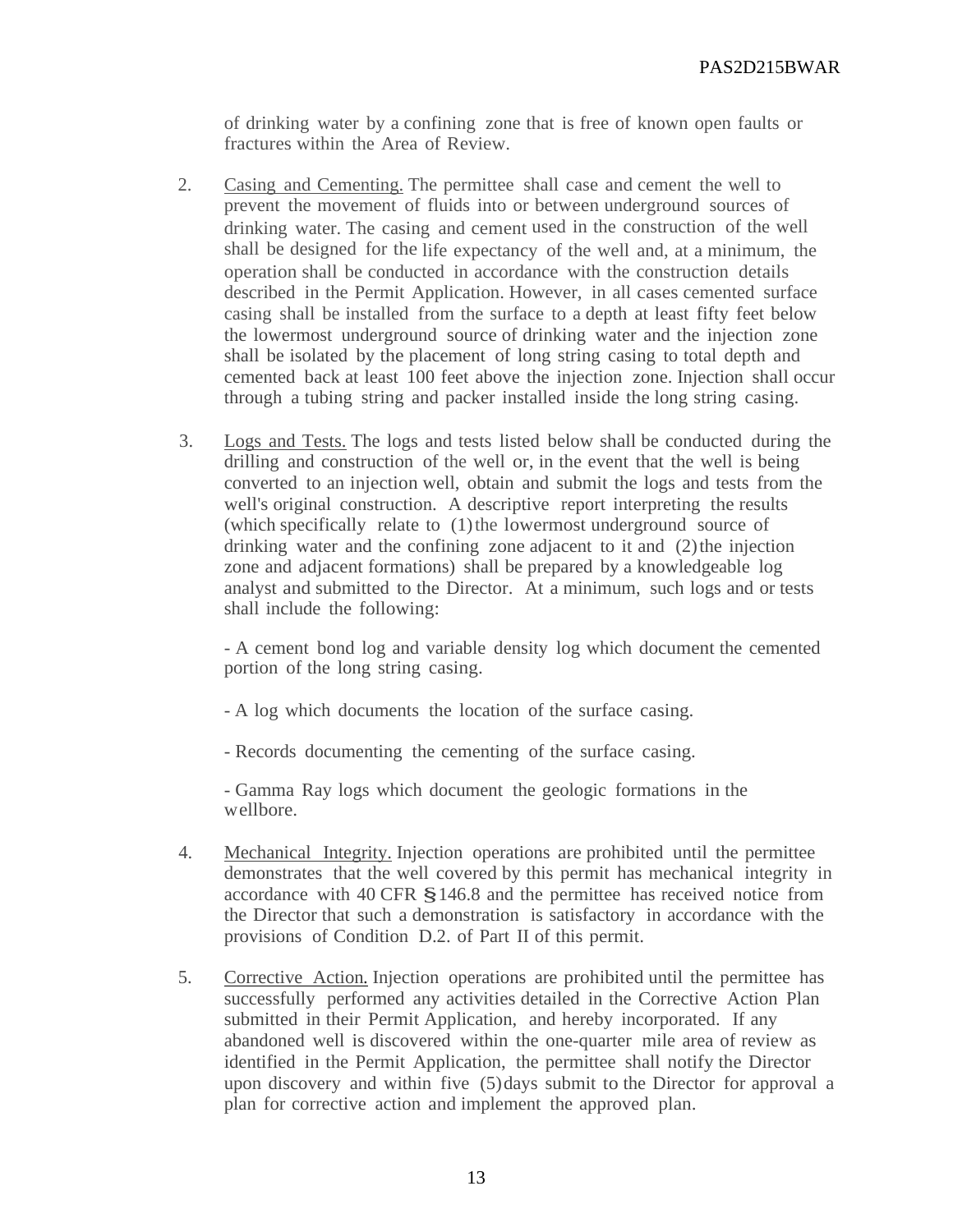- B. Operating Requirements
	- 1. Injection Formation. Injection shall be limited to the Medina Formation in the subsurface interval between approximately 4285 feet to 4302 feet (upper perforations) and 4352 feet to 4365 feet (lower perforations).
	- 2. Injection Fluid. The permittee shall not inject any hazardous substances, as defined by 40 CFR 261, nor any other fluid, other than the fluids produced in association with oil and gas production activity. This includes all fluids which are brought to the surface in association with oil and gas production.

#### 3. Injection Volume Limitation. Injection volume shall not exceed 30,000 barrels per month.

- 4. Injection Pressure Limitation. Injection pressure shall not exceed a surface injection pressure maximum of 1726 psi and a bottom hole pressure maximum of 3984 psi. These pressure calculations are based on the specific gravity of the injection fluid not exceeding 1.218. If the specific gravity of the injection fluid should exceed 1.218, then the surface injection pressure must be revised downward so as not to exceed the bottomhole pressure. Injection at a pressure which initiates new fractures or propagates existing fractures in the confining zone adjacent to underground sources of drinking water or causes the movement of injection or formation fluids into an underground source of drinking water is prohibited.
- 5. Injection between the outermost casing protecting underground sources of drinking water and the well bore is prohibited, as is injection into any USDW.
- C. Plugging and Abandonment
	- 1. The permittee shall plug and abandon the well in accordance with the approved plugging and abandonment plan (EPA Form 7520-19) provided in the Permit Application, which is hereby incorporated.
	- 2. Plugging and Abandonment shall be conducted in such a manner that movement of fluids will not be allowed into or between underground sources of drinking water.
- D. Financial Responsibility

The permittee shall maintain financial responsibility and resources to close, plug and abandon the underground injection well in accordance with 40 CFR Section  $144.52(a)(7)$  in the amount of at least \$30,000. If the circumstances regarding the acceptability of the Letter of Credit and Standby Trust Agreement submitted to EPA to demonstrate financial responsibility should change, the permittee shall provide advance notification to the Director, and the Director may seek an alternative financial demonstration from the permittee.